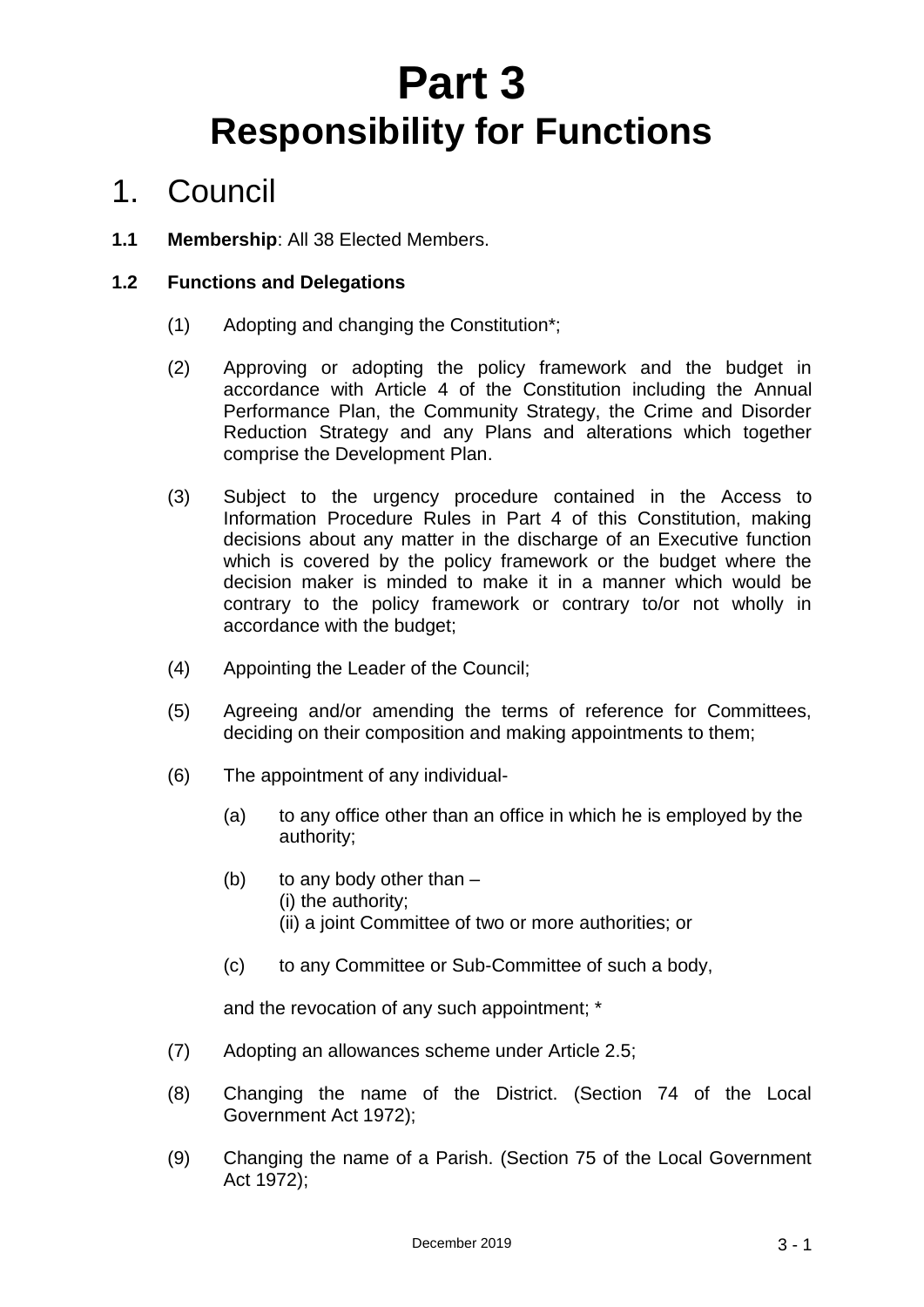- (10) Conferring the title of Honorary Alderman or admitting to be an Honorary Freeman; (Section 249 of the Local Government Act 1972).
- (11) Petitioning for a charter to confer borough status; (Section 245b of the Local Government Act 1972).
- (12) Confirming the appointment of the Head of Paid Service;
- (13) Making, amending, revoking, re-enacting or adopting bylaws and promoting or opposing the making of local legislation or personal Bills; and
- (14) All other matters which, by law, must be reserved to Council.
- *(\* Local choice functions determined at the discretion of the Council to be the responsibility of the Council rather than the Executive).*

### 2. Cabinet

**2.1 Membership**: Leader and at least 1 but no more than 9 further Members of the Council.

#### **2.2 Functions and Delegations**

- (1) Proposing the budget and policy framework for approval by the Council;
- (2) Carrying out all of the Council's functions and taking all decisions except:
	- (a) those reserved to Council, the Audit and Standards Committee, the Planning Committee and the Licensing and General Purposes Committee; and
	- (b) those delegated to the officers,

providing those decisions are within the approved budget and policy framework; and

- (3) Referring matters including the review of strategies and policies to the Overview and Scrutiny Committee for consultation, investigation and report; and
- (4) Performing the Employers Side function of the Local Staff Joint **Committee.**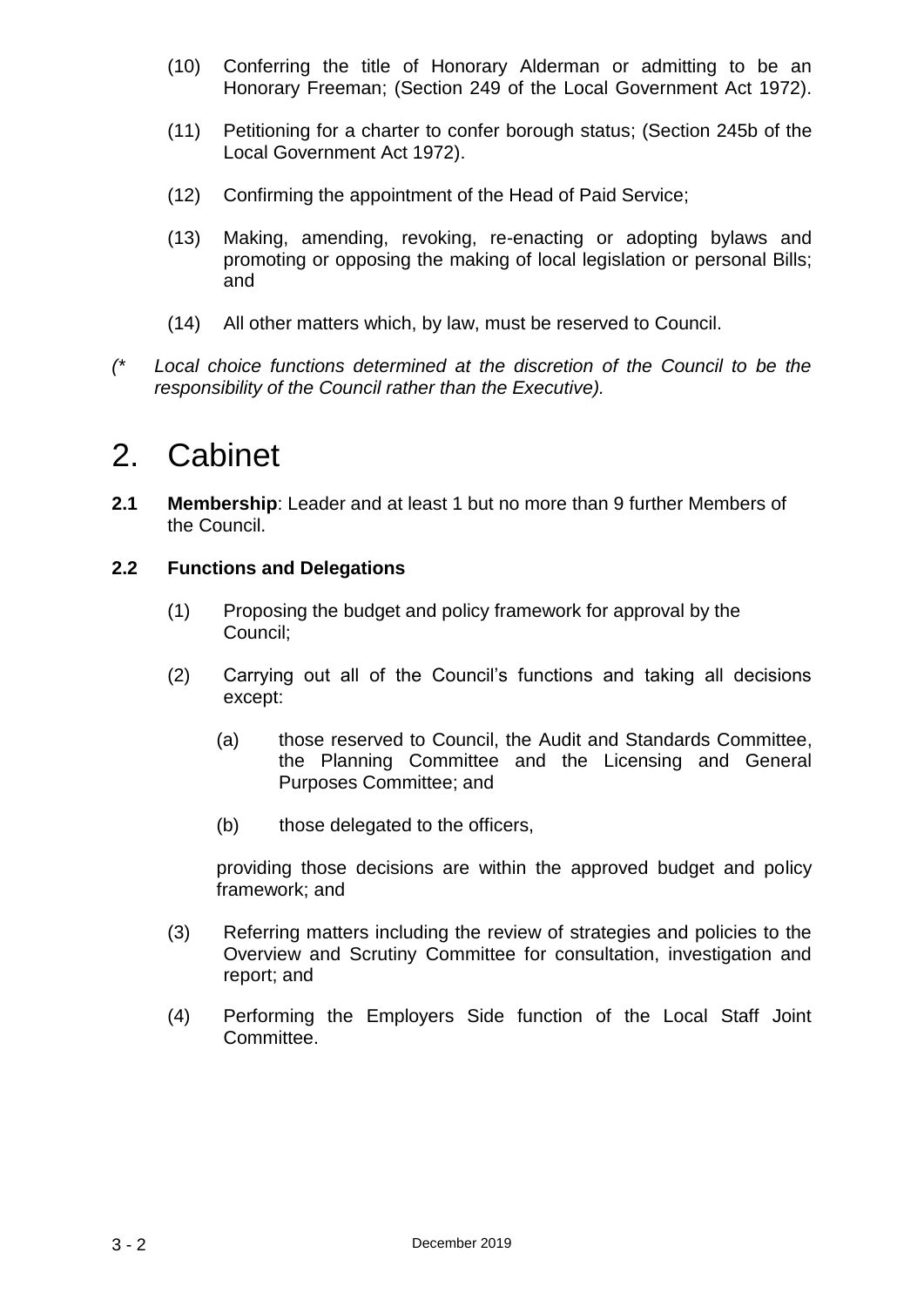# 3. Audit and Standards Committee

**3.1 Membership**: 8 Members of the Council (excluding Members of the Executive).

# Audit Functions

#### **3.2 Functions and Delegations**

#### Statement of Purpose

When carrying out the Audit functions and delegations, the purpose of the Committee is to provide independent assurance of the adequacy of the risk management framework and the associated control environment, independent scrutiny of the authority's financial and non-financial performance to the extent that it affects the authority's exposure to risk and weakens the control environment, and to oversee the financial reporting process.

#### **3.3 Audit Activity**

- (1) To consider the Audit Manager's annual audit report and opinion, and a summary of internal audit activity.
- (2) To approve the internal audit strategy, plan and monitor performance.
- (3) To consider summaries of internal audit reports setting out the main audit findings and level assurance given to each area reviewed.
- (4) To consider reports from internal audit on agreed recommendations not implemented and consider their impact on the overall control environment.
- (5) To ensure there is an effective working relationship between external audit and internal audit.
- (6) To consider the external auditor's annual planning letter and comment on the scope and depth of external audit work and ensure it gives value for money.
- (7) To consider the external auditor's annual governance report regarding issues affecting the control environment and governance reporting.
- (8) To consider specific reports as agreed with the external auditor.
- (9) To consider the governance arrangements for the management and monitoring of the Council's significant partnerships.

#### **3.4 Regulatory Framework**

(1) To maintain an overview of the Council's Constitution in respect of procurement procedure rules, financial procedure rules and codes of conduct and behaviour (other than the Code of Conduct for Members).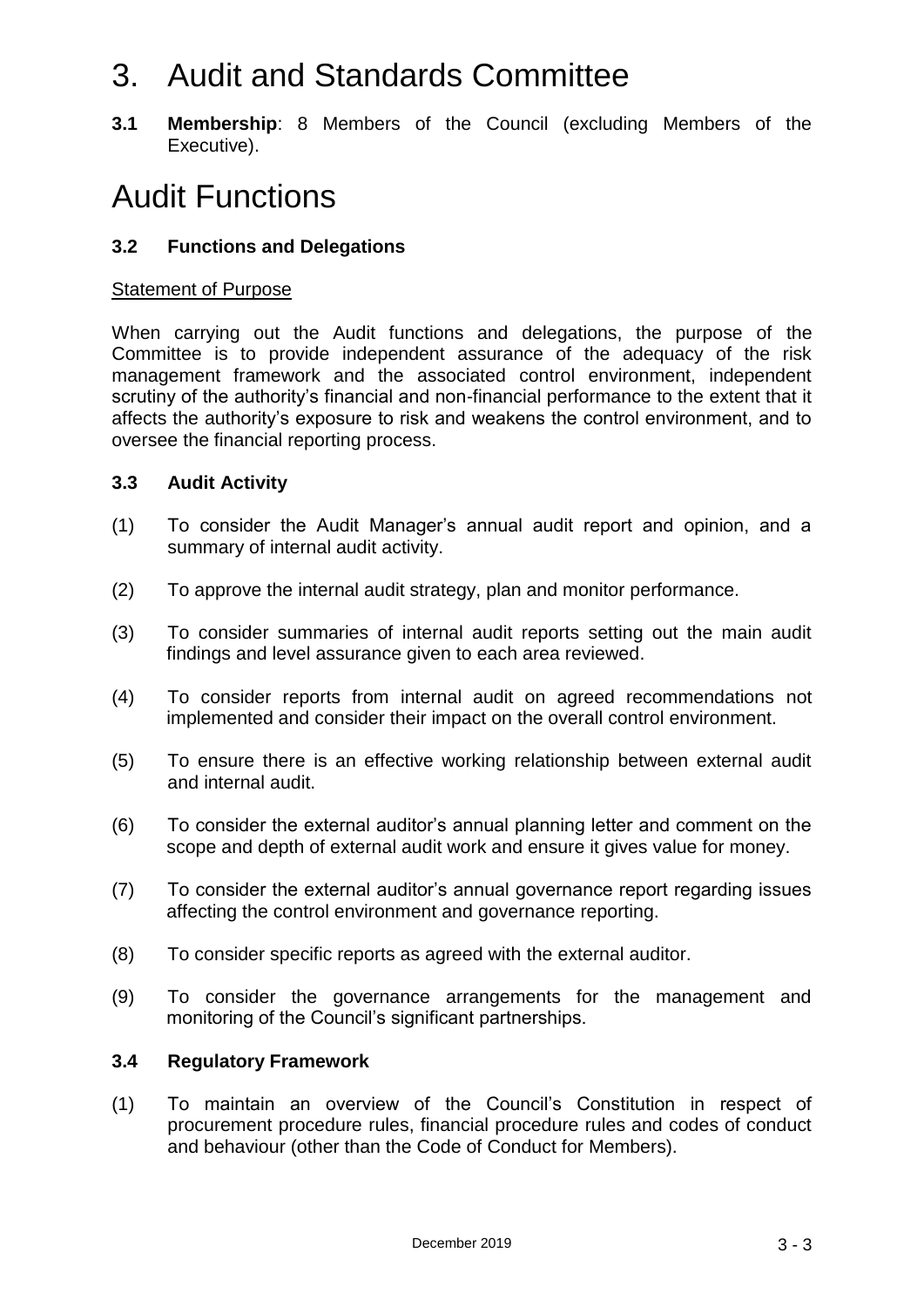- (2) To review any issue referred to it by the Head of Paid Service, Executive Directors, or any council body.
- (3) To monitor the effective development and operation of risk management and corporate governance in the council.
- (4) To monitor council policies on 'Raising Concerns at Work' and the anti-fraud and corruption strategy and the council's complaints process.
- (5) To oversee the production of the Council's Annual Governance Statement and to recommend its adoption.
- (6) To consider the council's arrangements for corporate governance and agreeing necessary actions to ensure compliance with best practice.
- (7) To consider the Council's compliance with its own and other published standards and controls.
- (8) To ensure effective scrutiny of the treasury management strategy and policies.

#### **3.5 Accounts**

- (1) To review the annual statement of accounts. Specifically to consider whether appropriate accounting policies have been followed and whether there are concerns arising from the financial statements or from the audit that need to be brought to the attention of the Council. To agree the signing of the accounts following the review.
- (2) Approving the authority's statement of accounts, income and expenditure and balance sheet or records of receipts and payments (as the case may be). (The Accounts and Audit Regulations).
- (3) To consider the external auditor's annual governance report on issues arising from the audit of the accounts.

### Standards Functions

#### **3.6 Functions and Delegations**

- (1) Duty to promote and maintain high standards of conduct by Members and Coopted Members of the Council. [s27(1)]
- (2) Duty to adopt a Code of Conduct dealing with the conduct expected of Members and Co-opted Members of the Council when acting in that capacity [s27(2)] and including provision in respect of the registration and disclosure of
	- a) Pecuniary interest and
	- b) Interests other than pecuniary interests. [s28(2)]
- (3) Power to revise the existing Code of Conduct or adopt a replacement Code of Conduct. [s28(5)]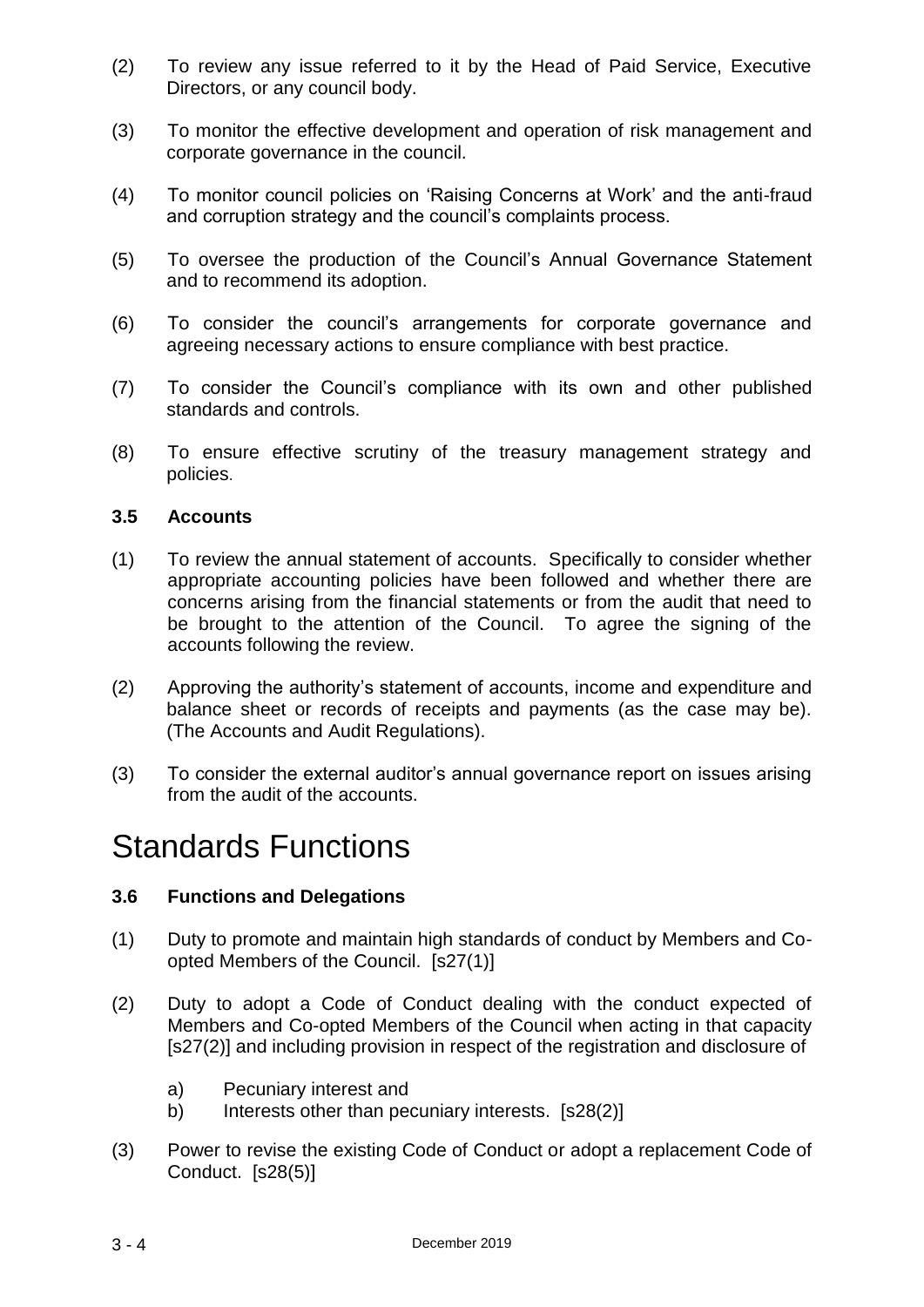- (4) Duty to put in place arrangements to investigate and make decisions on written allegations that a Member or Co-opted Member of the Council has failed to comply with the Code of Conduct. [s28(6)]
- (5) Duty to appoint one or more independent persons for the following purposes:
	- a) To give the Council views on any allegations it has decided to investigate, before a decision is reached;
	- b) At the discretion of the Council, to give the Council views on any other allegations; and
	- c) At the discretion of a Member, Co-opted Member or Member of a Town or Parish Council, to give the Member views on any allegations relating to the behaviour of that Member. [s28(7)]
- (6) Power to have regard to a Member's or Co-opted Member's failure in complying with the Code of Conduct, in deciding whether to take action in relation to that Member and what action to take.
- (7) Power to make Standing Orders to provide for the exclusion of a Member or Co-opted Member of the Council from a meeting while any discussion or vote takes place in which that person may not participate. [s31(10)]
- (8) Power to grant a Member or Co-opted Member a dispensation from the restriction on speaking and/or voting when any matter in which that person has a disclosable pecuniary interest is to be considered at a meeting of the Council or any of its committees, sub-committees, joint committees or joint sub-committees.
- (9) Overview of complaints handling and Local Government Ombudsman investigations, including the power to make payments or other benefits in cases of maladministration etc. (Section 92 of the Local Government Act 2000).

#### **NB**

- 1. Items 2, 3, 5 and 7 above can only be discharged by the full Council and cannot be delegated under s101 Local Government Act 1972. The role of the Audit and Standards Committee on these functions would be to make recommendations to Full Council in these matters.
- 2. It is proposed that function 8 is delegated to the Monitoring Officer in the first instance.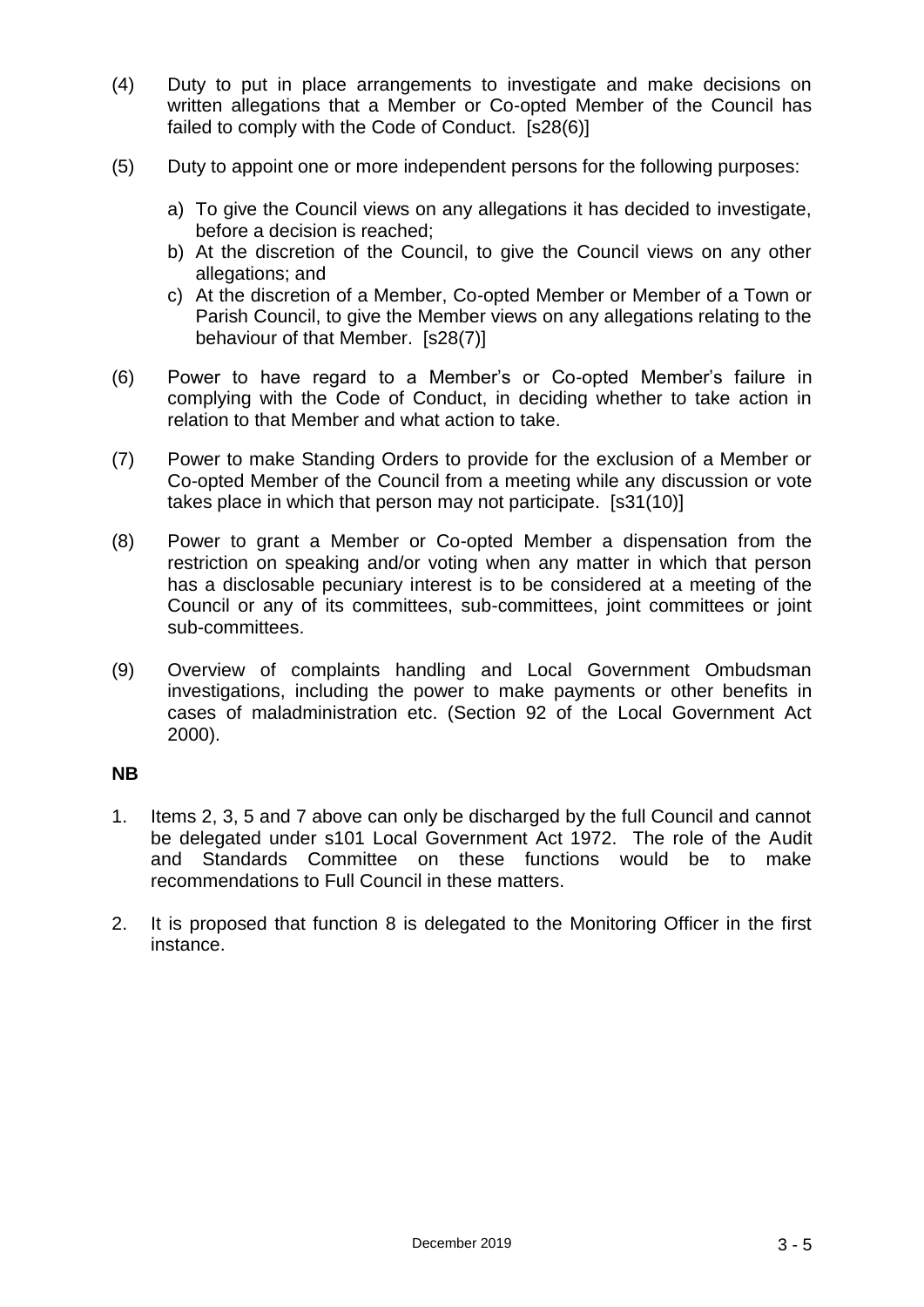### 4. Planning Committee

#### **4.1 Membership**: 14 Members of the Council.

#### **4.2 Mandatory Planning Committee Training**

Members appointed to the Planning Committee must attend an annual mandatory training session, as prescribed by the Head of Service – Strategy and Planning, before taking part in the decision making process. It will also be necessary for Planning Committee Members to attend continuous refresher training as and when provided.

#### **4.3 Functions and Delegations**

To carry out all of the Council's functions as set out below and take all decisions except those delegated to the officers, provided that:-

(a) in relation to the determination of all applications for planning permission (including applications for development made by the Council) a reference to full Council may be made by any three Members of the Committee indicating that it is their wish that an application be referred to full Council.

A reference to full Council must include, at the time of reference, a proposed motion of either refusal or approval with, in the case of refusal, the reasons for refusal and in the case of approval, any condition to be attached thereto; the item printed in the Council agenda will contain the Committee recommendation with the counter motion which may be moved.

- (b) in relation to all non-application matters, any other Member of the Council (who is not a Member of the Committee) may speak at meetings of the Committee only on invitation by the Chairman of the Committee.
- 1. Power to determine applications for planning permission. (Sections 70(1)(a) and (b) and 72 of the Town and Country Planning Act 1990 (c.8)).
- 2. Power to determine applications to develop land without compliance with conditions previously attached. (Section 73 of the Town and Country Planning Act 1990).
- 3. Power to grant planning permission for development already carried out. (Section 73A of the Town and Country Planning Act 1990).
- 4. Power to decline to determine applications for planning permission. (Section 70A of the Town and Country Planning Act 1990).
- 5. Duties relating to the making of determinations of planning applications. (Sections 69, 76 and 92 of the Town and Country Planning Act 1990 and Articles 8, 10 to 13, 15 to 22 and 25 and 26 of the Town and Country Planning (General Development Procedure) Order 1995 (S.I. 1995/419) and directions made thereunder).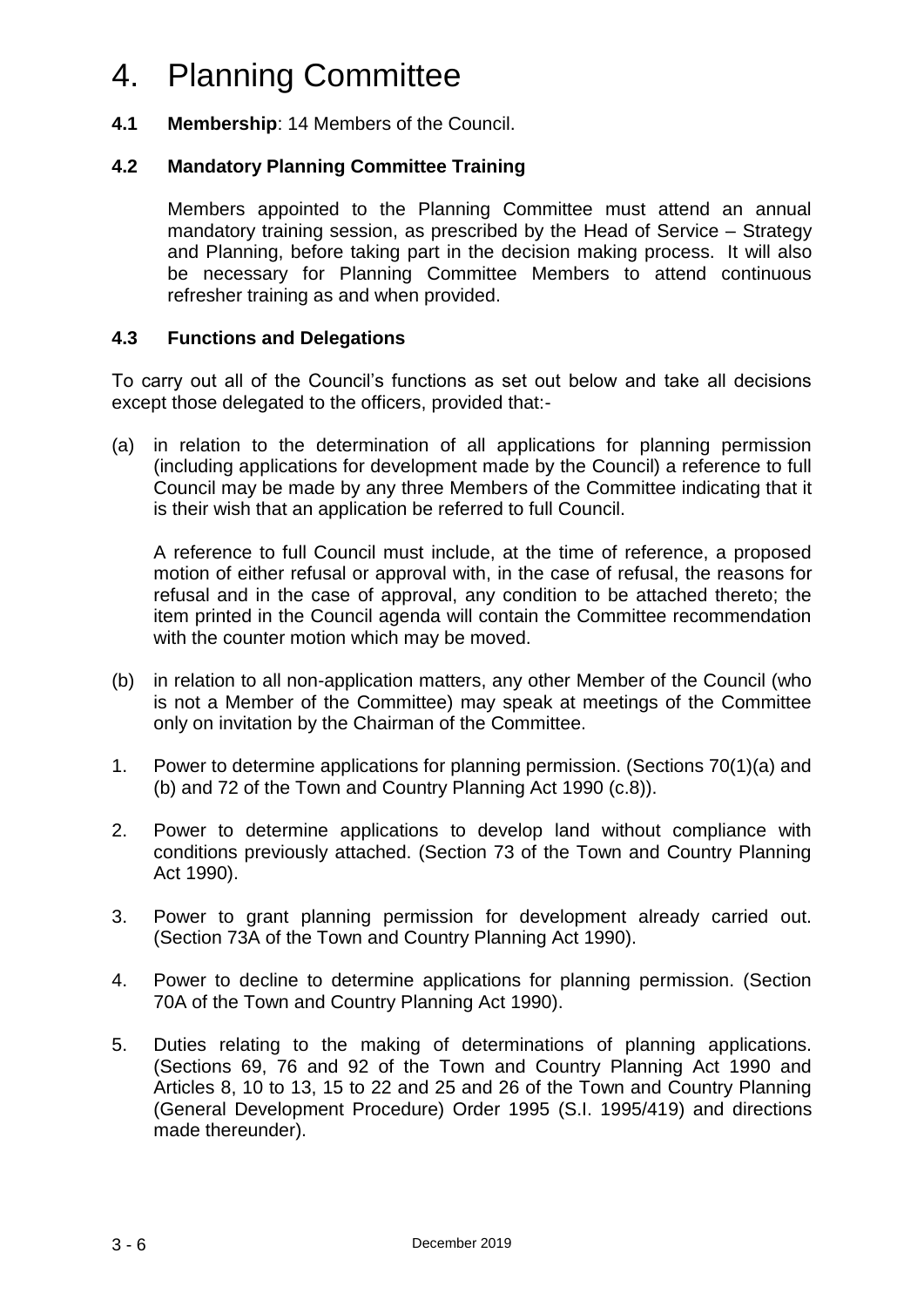- 6. Power to determine applications for planning permission made by a local authority, alone or jointly with another person. (Section 316 of the Town and Country Planning Act 1990 and the Town and Country Planning General Regulations 1992 (S.I. 1992/1492))
- 7. Power to make determinations, give approvals and agree certain other matters relating to the exercise of permitted development rights. (Parts 6, 7, 11, 17, 19, 20, 21 to 24, 26, 30 and 31 of Schedule 2 to the Town and Country Planning (General Permitted Development) Order 1995 (S.I. 1995/418)).
- 8. Power to enter into agreements regulating development or use of land. (Section 106 of the Town and Country Planning Act 1990).
- 9. Power to issue a certificate of existing or proposed lawful use or development. (Sections 191(4) and 192(2) of the Town and Country Planning Act 1990).
- 10. Power to serve a completion notice. (Section 94(2) of the Town and Country Planning Act 1990).
- 11. Power to grant consent for the display of advertisements. (Section 220 of the Town and Country Planning Act 1990 and the Town and Country Planning (Control of Advertisements) Regulations 1992).
- 12. Power to authorise entry onto land. (Section 196A of the Town and Country Planning Act 1990).
- 13. Power to require the discontinuance of a use of land. (Section 102 of the Town and Country Planning Act 1990).
- 14. Power to serve a planning contravention notice, breach of condition notice or stop notice. (Sections 171C, 187A and 183(1) of the Town and Country Planning Act 1990).
- 15. Power to issue an enforcement notice. (Section 172 of the Town and Country Planning Act 1990).
- 16. Power to apply for an injunction restraining a breach of planning control. (Section 187B of the Town and Country Planning Act 1990).
- 17. Power to determine applications for hazardous substances consent, and related powers. (Sections 9(1) and 10 of the Planning (Hazardous Substances) Act 1990 (c. 10)).
- 18. Duty to determine conditions to which old mining permissions, relevant planning permissions relating to dormant sites or active Phase I or II sites, or mineral permissions relating to mining sites, as the case may be, are to be subject. (Paragraph 2(6)(a) of Schedule 2 to the Planning and Compensation Act 1991, paragraph 9(6) of Schedule 13 to the Environment Act 1995 (c. 25) and paragraph 6(5) of Schedule 14 to that Act).
- 19. Power to require proper maintenance of land. (Section 215(1) of the Town and Country Planning Act 1990).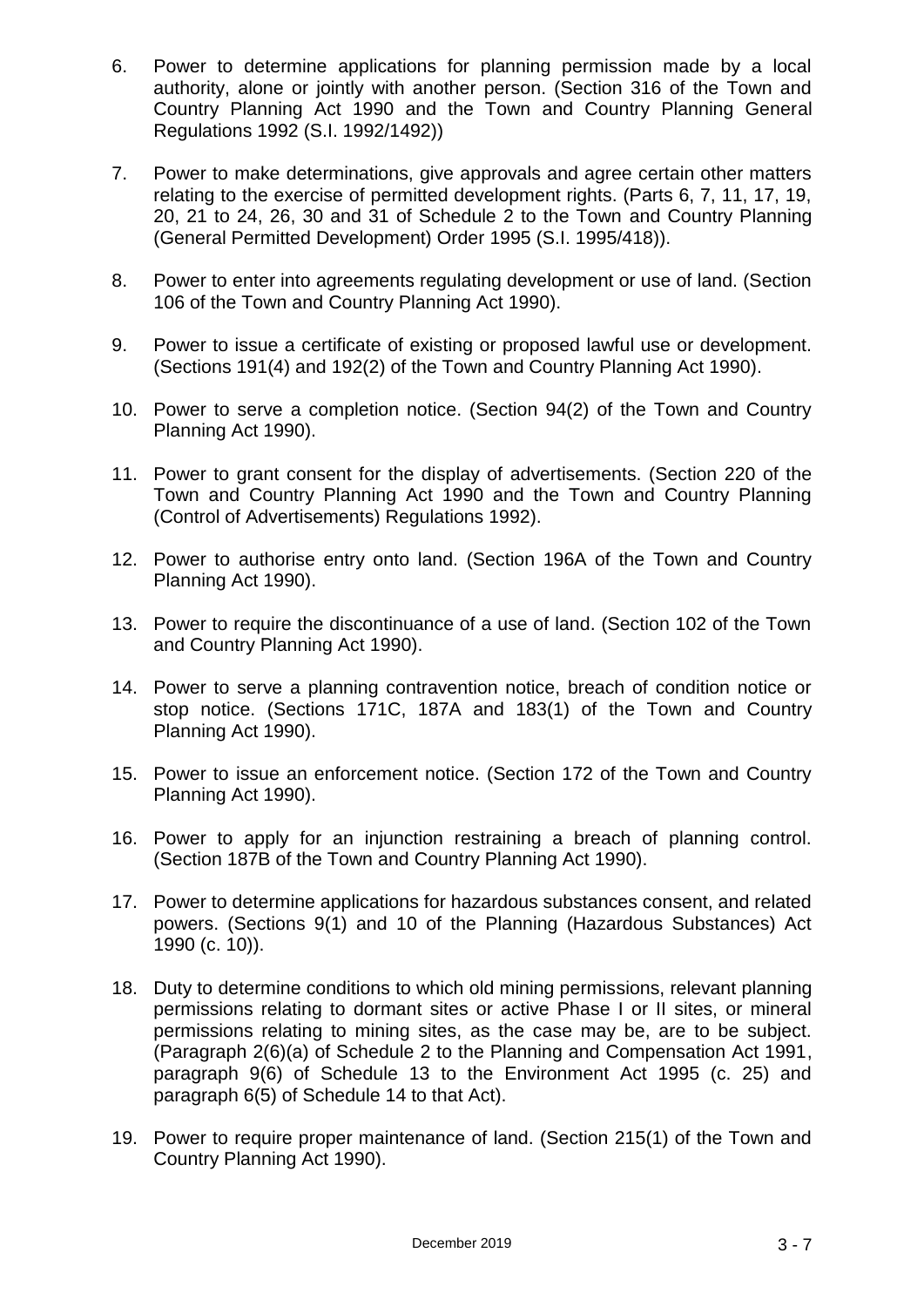- 20. Power to determine applications for listed building consent, and related powers. (Sections 16(1) and (2), 17, 27(2) and 33(1) of the Planning (Listed Buildings and Buildings in Conservation Areas) Act 1990 (c.9)).
- 21. Power to determine applications for conservation area consent. (Section 16(1) of the Planning (Listed Buildings and Buildings in Conservation Areas) Act 1990, as applied by section 74(3) of that Act).
- 22. Duties relating to applications for listed building consent and conservation area consent. (Sections 13(1) and 14(1) and (4) of the Planning (Listed Buildings and Buildings in Conservation Areas) Act 1990 and regulations 3 to 6 and 13 of the Town and Country Planning (Listed Buildings and Buildings in Conservation Areas) Regulations 1990 and paragraphs 8, 15 and 22 of Department of the Environment Circular 14/97).
- 23. Power to serve a building preservation notice, and related powers. (Sections 3(1) and 4(1) of the Planning (Listed Buildings and Buildings in Conservation Areas) Act 1990).
- 24. Power to issue enforcement notices in relation to demolition of unlisted building in conservation area. (Section 38 of the Planning (Listed Buildings and Buildings in Conservation Areas) Act 1990).
- 25. Power to acquire a listed building in need of repair and to serve a repairs notice. (Sections 47 and 48 of the Planning (Listed Buildings and Buildings in Conservation Areas) Act 1990).
- 26. Power to apply for an injunction in relation to a listed building. (Section 44A of the Planning (Listed Buildings and Buildings in Conservation Areas) Act 1990).
- 27. Power to execute urgent works. (Section 54 of the Planning (Listed Buildings and Buildings in Conservation Areas) Act 1990).
- 28. Powers relating to the Preservation of Trees Sections 197 to 214D of the Town and Country Planning Act 1990 and the Trees Regulations 1999 (S.I. 1999/1892).
- 29. Protection of Hedgerows The Hedgerows Regulations 1997 (S.I. 1997/1160).
- 30. Making of Limestone Pavement Orders (Section 34(2) of the Wildlife and Countryside Act 1981 (c. 69)).
- 31. The obtaining of information under section 330 of the Town and Country Planning Act 1990 as to interests in land.\*
- 32. The obtaining of particulars of persons interested in land under section 16 of the Local Government (Miscellaneous Provisions) Act 1976.\*
- 33. Power to authorise stopping-up or diversion footpath or bridleway. (Section 257 of the Town and Country Planning Act 1990).
- 34. Power to extinguish public rights of way over land held for planning purposes. (Section 258 of the Town and Country Planning Act 1990).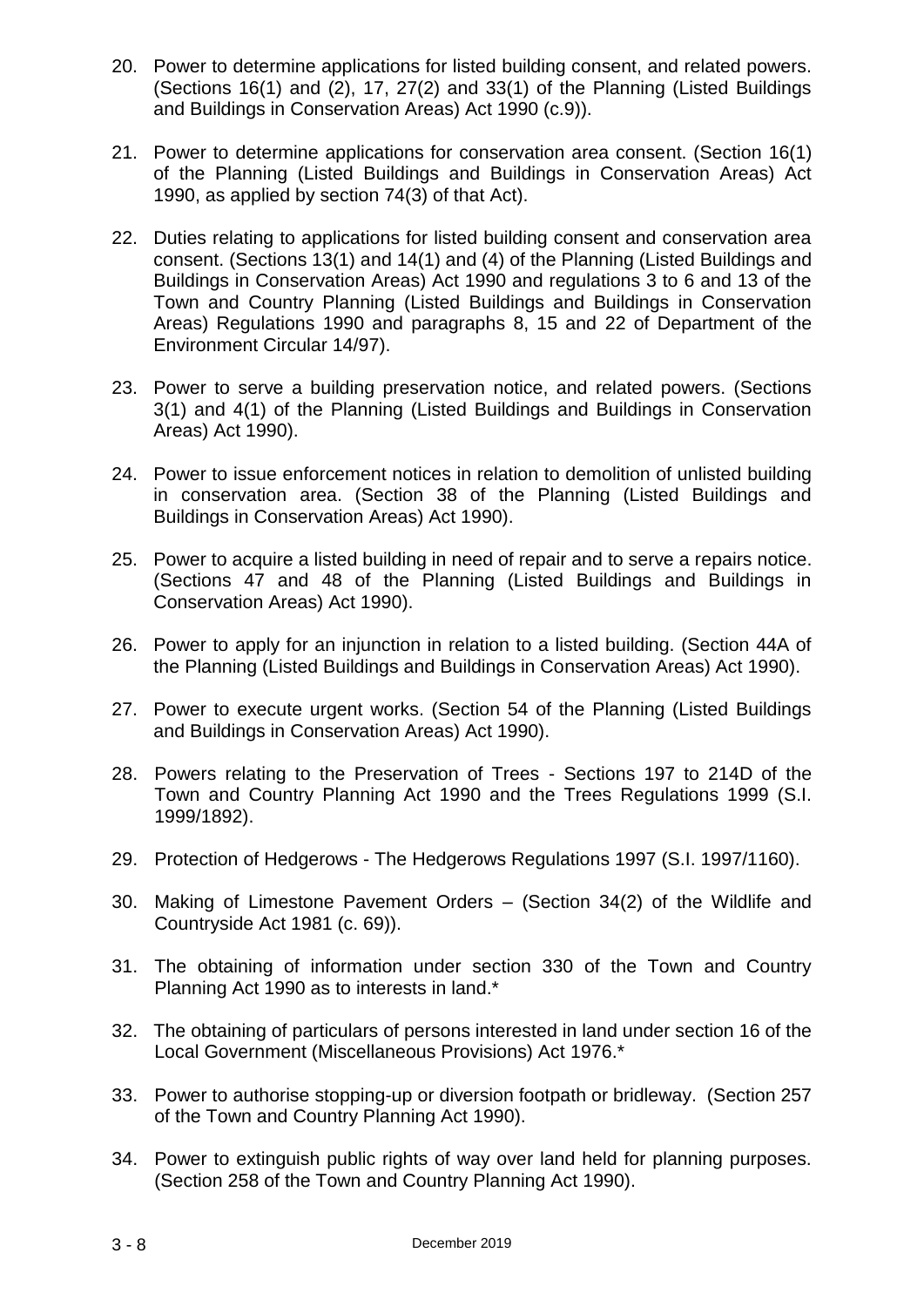- 35. Power to enter into agreements with respect to means of access. (Section 35 of the Countryside and Rights of Way Act 2000 (c.37)).
- 36. Power to provide access in absence of agreement. (Section 37 of the Countryside and Rights of Way Act 2000).
- 37. Power to deal with complaints relating to High Hedges under Part 8 of the Anti-Social Behaviour Act 2003.
- *(\* Local choice functions determined at the discretion of the Council to be the responsibility of the Planning Committee rather than the Executive).*

#### **4.4 Planning Committee – Other Matters**

- Audio Recording all formal meetings of the Planning Committee will be audio recorded in their entirety.
- Formal Site Visits attendance at formal site visits organised by officers are compulsory for Planning Committee Members. Members who are not present at the formal site visits will be permitted to stay and contribute to the debate but will be precluded from voting on the relevant application(s).
- Notified D List Referrals Members who have called in a planning application to be considered by the Planning Committee must attend the relevant meeting, send a Member on their behalf or provide an apology / reason for non-attendance. **In the interests of ethics and probity Members are NOT able to call in an application in which they have a disclosable pecuniary interest or personal and prejudicial interest.**

#### **4.5 Members' Rights to Speak at Planning Committee**

- (1) Members of the Council who are not Members of the Planning Committee may attend and speak to planning applications at meetings of the Committee for a maximum of five minutes.
- (2) Members of the Council who are not Members of the Planning Committee may attend and speak to planning applications at meetings of the Committee that are subject to the public speaking scheme for a maximum of five minutes which may be interspersed throughout the Committees' deliberations.
- (3) Members of the Council who are not Members of the Planning Committee who attend and speak to planning applications at meetings of the Committee that are subject to the public speaking scheme are encouraged to submit a brief summary of the issues in advance of the meeting to be circulated to Members of the Planning Committee.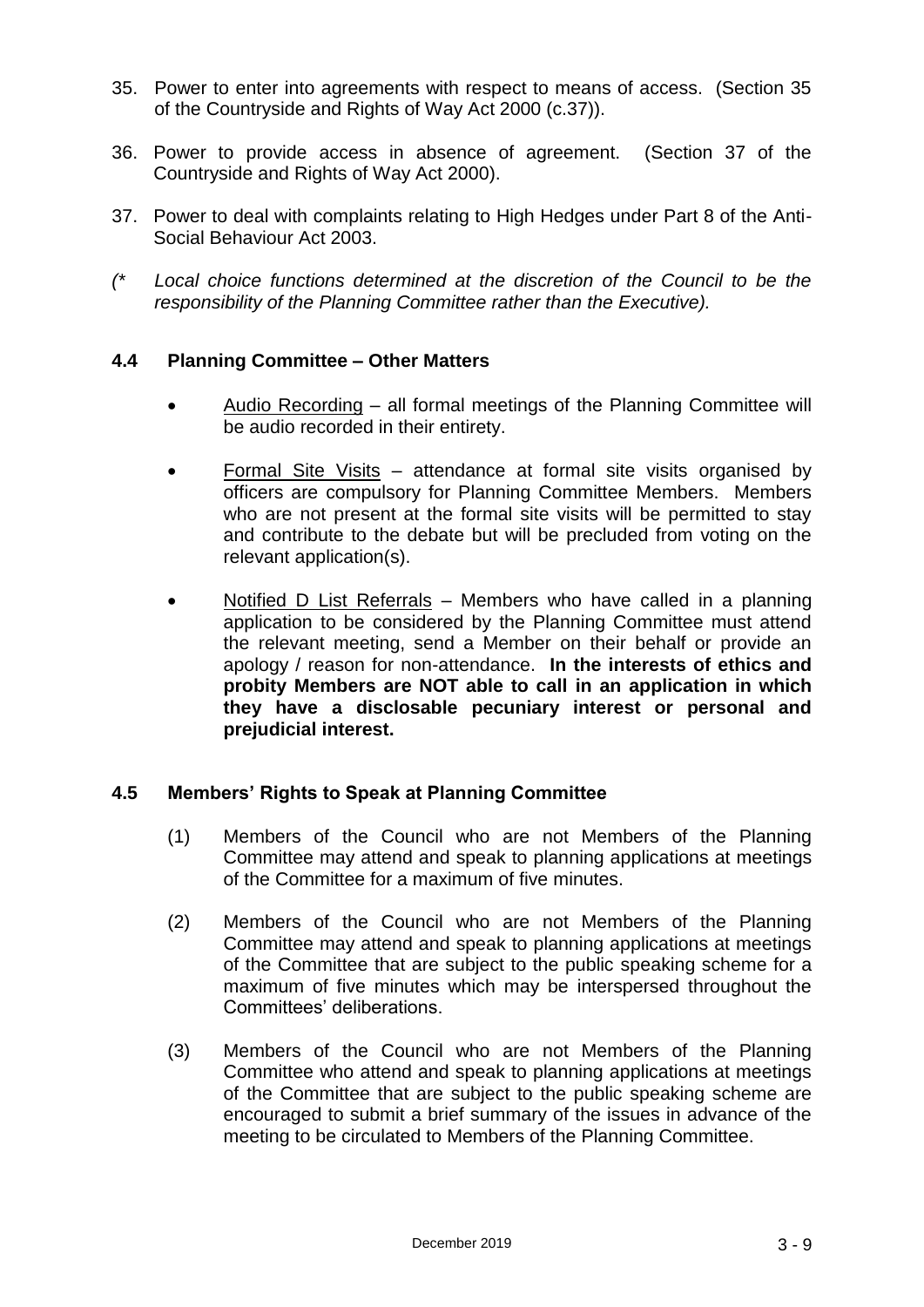(4) The Chairman of the Planning Committee will exercise discretion at all times in relation speakers and the length of time allowed to speak.

#### **4.6 Parish and Town Council Speaking Rights at Planning Committee**

- (1) A formally nominated representative of a relevant parish or town council may register to speak at a Planning Committee meeting on:
	- $\triangleright$  an individual householder planning application;
	- $\geq$  any minor/other planning application including any non-major planning application (i.e. listed planning consents or developments up to nine units or up to 1,000 sqm of commercial floor space; and
	- $\triangleright$  any major planning application of 10 units and above or above 1,000 sqm of commercial floor space.

subject to the following restrictions:

- a) the parish / town council must have made a submission on the application before the Agenda was published;
- b) pre-registered their wish to speak, confirmed they are the formally nominated representative of the parish / town council, identified the agenda item they wish to speak to and confirmed their contact details;
- c) only one representative may register to speak in favour of or against any application and at the meeting may only speak for a maximum of five minutes;
- d) where the application relates to a development on the parish boundary, only one speaker will be permitted as nominated by the parish / town council by resolution.
- (2) Planning applications which are decided by officers under the Council's scheme of delegation do not come before the Planning Committee and parish / town council speaking rights do not apply in respect of them.
- (3) The Chairman of the Planning Committee will exercise discretion at all times in relation speakers and the length of time allowed to speak.

#### 4.7 **Public Speaking Rights at Planning Committee**

- (4) A member of the public may register to speak at a Planning Committee meeting on:
	- $\triangleright$  an individual householder planning application;
	- $\geq$  any minor/other planning application including any non-major planning application (i.e. listed planning consents or developments up to nine units or up to 1,000 sqm of commercial floor space; and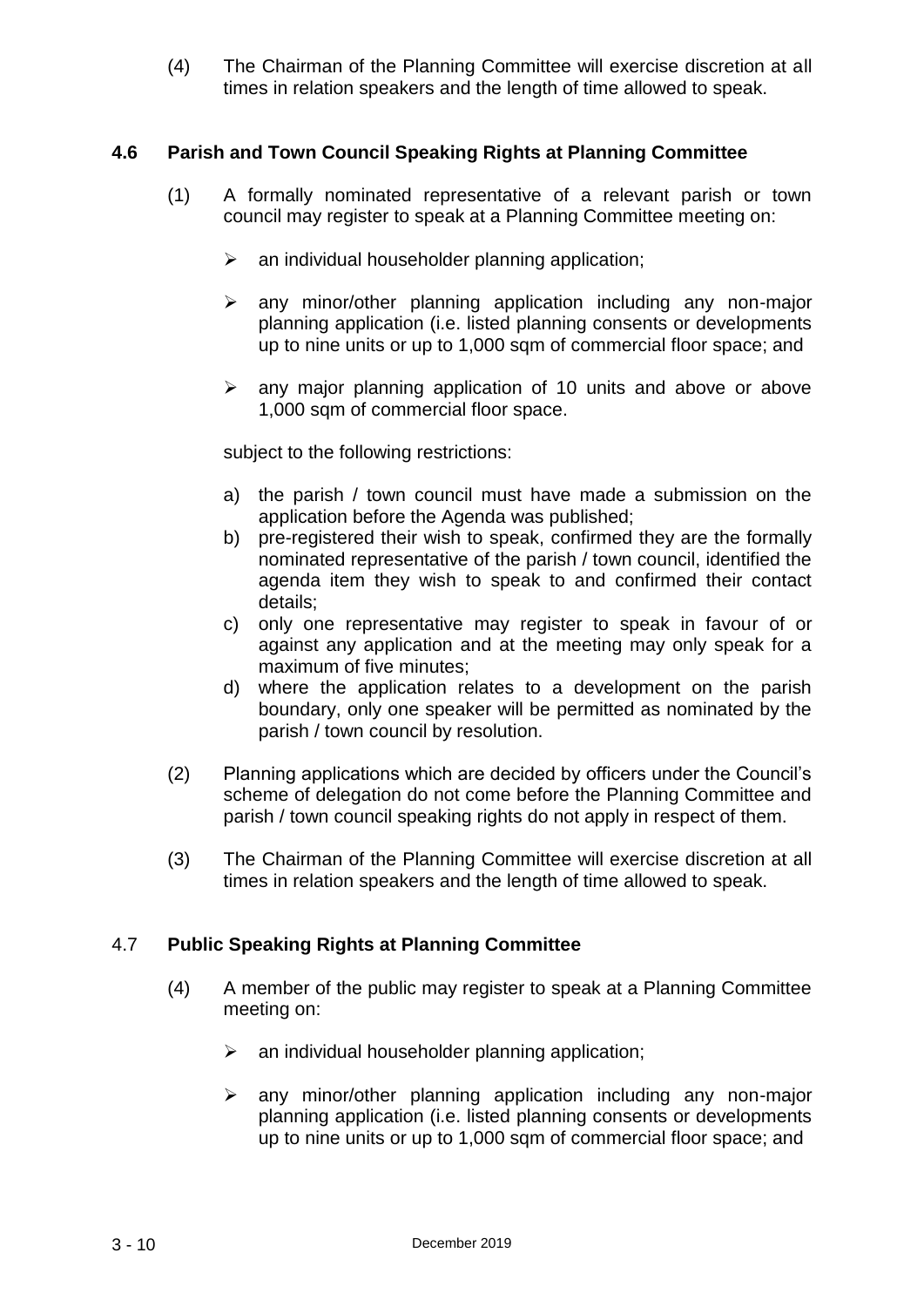$\triangleright$  any major planning application of 10 units and above or above 1,000 sqm of commercial floor space.

subject to the following restrictions:

- e) the member of the public must have made a submission on the application before the Agenda was published;
- f) pre-registered their wish to speak, identified the agenda item they wish to speak to and confirmed their contact details;
- g) where the application before the Committee is an individual householder planning application only one member of the public may register to speak in favour of or against the application and at the meeting may only speak for a maximum of five minutes;
- h) where the application before the Committee is a 'minor application' no more than two members of the public may register to speak in favour of or against the application and at the meeting each person may only speak for a maximum of five minutes;
- i) where the application before the Committee is a 'major application' no more than three members of the public may register to speak in favour of or against the application and at the meeting each person may only speak for a maximum of five minutes.
- (5) Planning applications which are decided by officers under the Council's scheme of delegation do not come before the Planning Committee and public speaking rights do not apply in respect of them.
- (6) The Council's Code of Practice for the scheme can be found on the website at the following link:

<http://www.rother.gov.uk/speakingatplanningcommittee>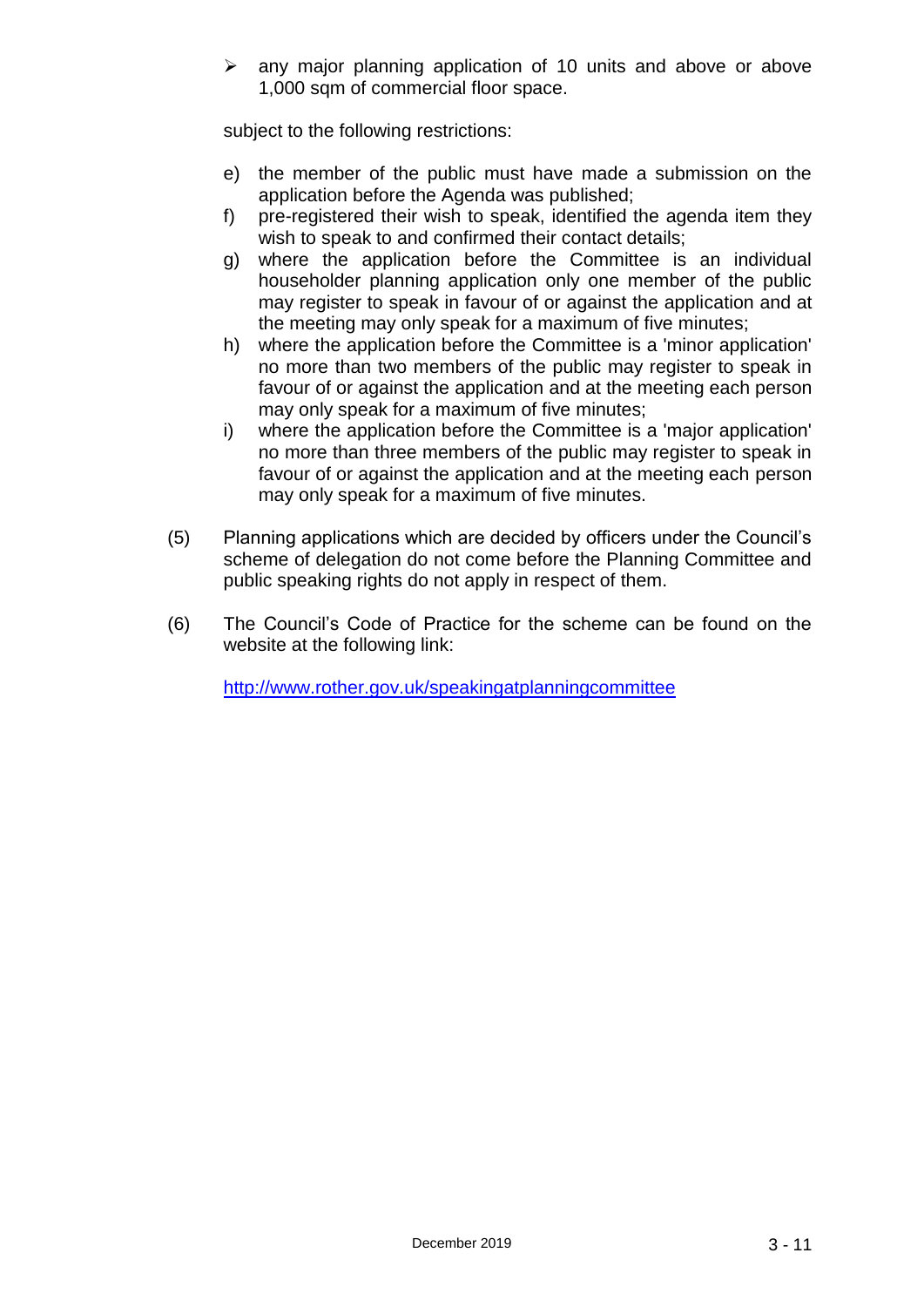# 5. Licensing and General Purposes Committee

**5.1 Membership**: 12 Members of the Council.

#### **5.2 Mandatory Licensing & General Purposes Committee Training**

Members appointed to the Licensing & General Purposes Committee must attend mandatory licensing training, as prescribed by Legal Services before being selected to serve on a Licensing Panel. It will also be necessary for Members to attend continuous refresher training as and when provided.

#### **5.3 Functions and Delegations**

To carry out all of the Council's functions as set out below and take all decisions except those delegated to the officers, provided that:-

- (a) Any Member of the Council (who is not a Member of the Committee) may address the Committee or Panel:
	- i) in support of applications for benefits and discretionary relief insofar as such applications affect the Ward which the Member represents on the Council; and
	- ii) in respect of applications for Public Entertainment Licences insofar as such applications affect the Ward which the Member represents on the Council.
- (b) Any Member of the Council (who is not a Member of the Committee) may speak at meetings of the Committee on an issue which alone affects the Ward which the Member represents on the Council;
- (c) Any other Member of the Council (who is not a Member of the Committee) may speak at meetings of the Committee only on invitation by the Chairman of the Committee;
- (d) 3 Members of the Committee may, at a meeting of the Committee when a resolution is under consideration and before it is passed, veto any item being dealt with in such manner and require submission to the Council for confirmation.
- 1. Power to register and license premises for the preparation of food. (Section 19 of the Food Safety Act 1990 (c. 16)).
- 2. The determination of an appeal against any decision made by or behalf of the authority.\*
- 3. The appointment of Review Boards under regulations under sub-section (4) of section 34 (determination of claims and reviews) of the Social Security Act 1998.\*
- 4. Power to make closing order with respect to take-away food shops. (Section 4 of the Local Government (Miscellaneous Provisions) Act 1982 (c.30)).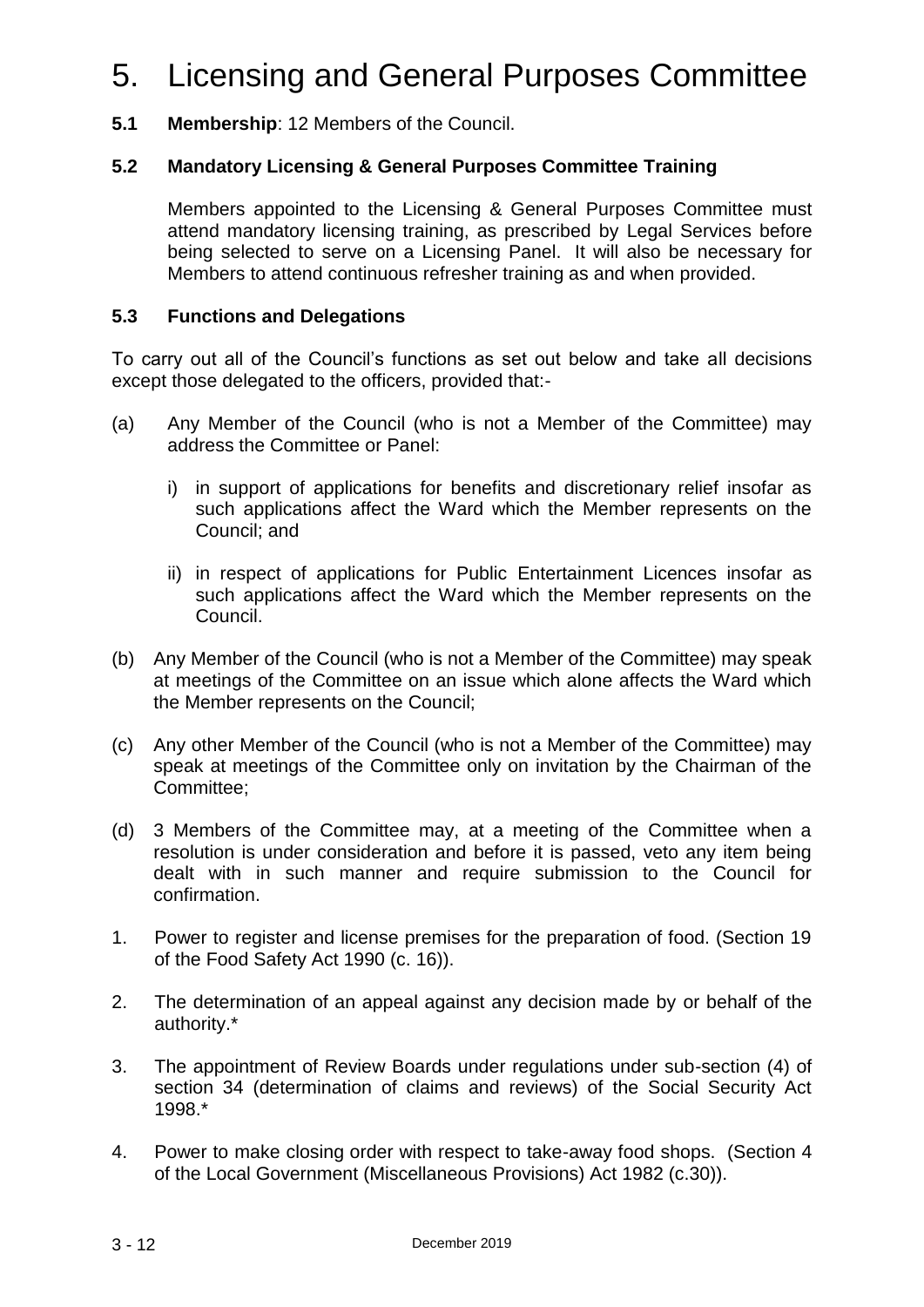- 5. Duty to appoint an electoral registration officer. (Section 8(2) of the Representation of the People Act 1983 (c. 2)).
- 6. Power to assign officers in relation to requisitions of the registration officer. (Section 52(4) of the Representation of the People Act 1983).
- 7. Functions in relation to parishes and parish councils. (Part II of the Local Government and Rating Act 1997 (c. 29) and subordinate legislation under that Part).
- 8. Power to dissolve small parish councils. (Section 10 of the Local Government Act 1972).
- 9. Power to make orders for grouping parishes, dissolving groups and separating parishes from groups. (Section 11 of the Local Government Act 1972).
- 10. Duty to appoint returning officer for local government elections. (Section 35 of the Representation of the People Act 1983).
- 11. Duty to provide assistance at European Parliamentary elections. (Paragraph 4(3) and (4) of Schedule 1 to the European Parliamentary Elections Act 1978 (c. 10)).
- 12. Duty to divide constituency into polling districts. (Section 18 of the Representation of the People Act 1983).
- 13. Power to divide electoral divisions into polling districts at local government elections. (Section 31 of the Representation of the People Act 1983).
- 14. Powers in respect of holding of elections. (Section 39(4) of the Representation of the People Act 1983).
- 15. Power to pay expenses properly incurred by electoral registration officers. (Section 54 of the Representation of the People Act 1983).
- 16. Power to fill vacancies in the event of insufficient nominations. (Section 21 of the Representation of the People Act 1985).
- 17. Duty to declare vacancy in office in certain cases. (Section 86 of the Local Government Act 1972).
- 18. Duty to give public notice of a casual vacancy. (Section 87 of the Local Government Act 1972).
- 19. Power to make temporary appointments to parish councils. (Section 91 of the Local Government Act 1972).
- 20. Power to determine fees and conditions for supply of copies of, or extracts from, elections documents. (Rule 48(3) of the Local Elections (Principal Areas) Rules 1986 (S.I. 1986/2214) and rule 48(3) of the Local Elections (Parishes and Communities) Rules 1986 (S.I. 1986/2215)).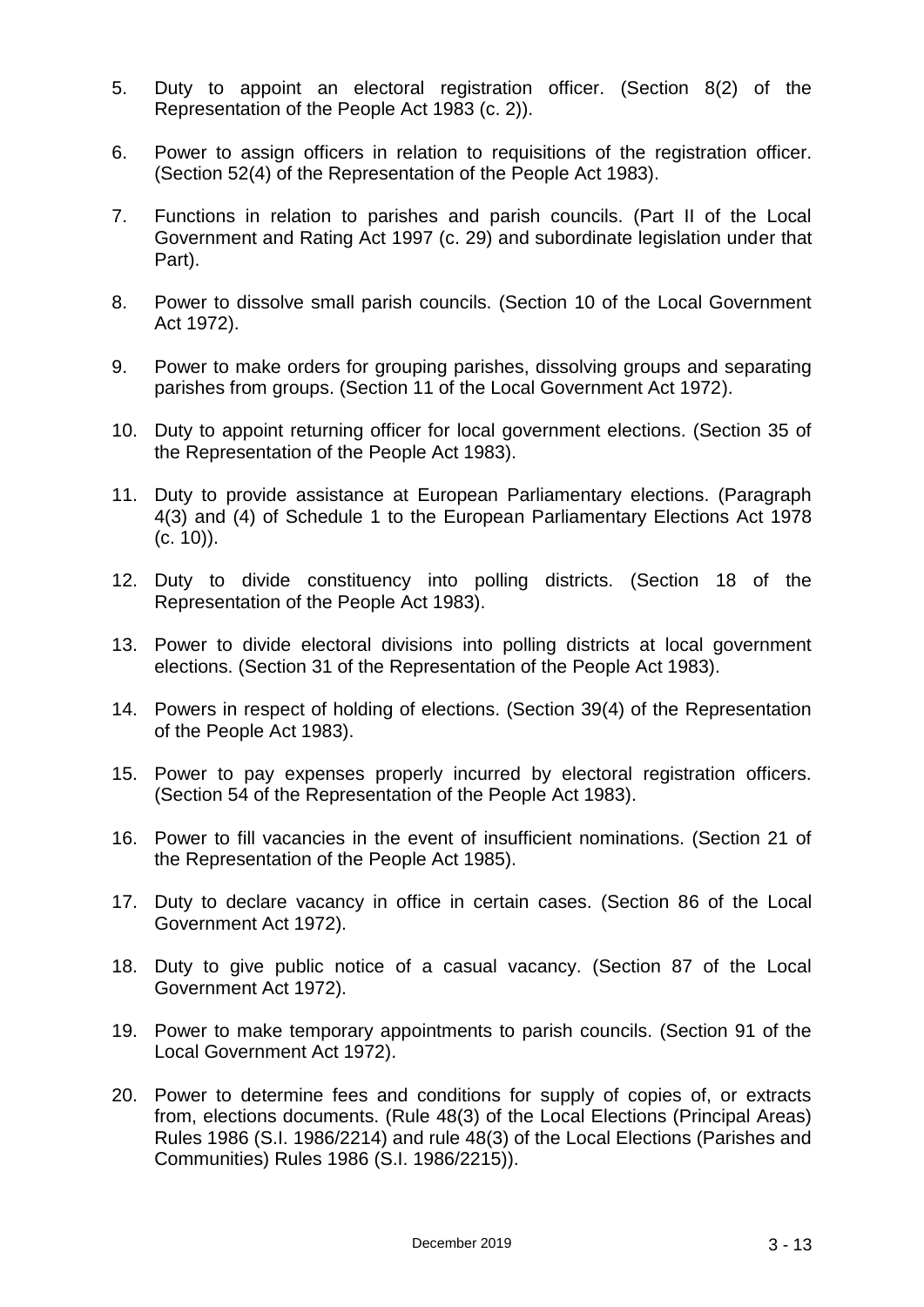- 21. Power to submit proposals to the Secretary of State for an order under section 10 (pilot schemes for local elections in England and Wales) of the Representation of the People Act 2000. (Section 10 of the Representation of the People Act 2000 (c. 2)).
- 22. Functions relating to local government pensions, etc. (Regulations under section 7, 12 or 24 of the Superannuation Act 1972 (c. 11)).
- 23. Power to make standing orders. (Section 106 of, and paragraph 42 of Schedule 12 to, the Local Government Act 1972).
- 24. Power to appoint staff, and to determine the terms and conditions on which they hold office (including procedures for their dismissal). (Section 112 of the Local Government Act 1972).
- 25. Power to make standing orders as to contracts. (Section 135 of the Local Government Act 1972).
- 26. Any function under a Local Act other than a function specified or referred to in regulation 2 or Schedule 1 of the Local Authorities (Functions and Responsibilities) (England) Regulations 2000.\*
- 27. To consider appeals against dismissal, grading and grievances by employees of the Council other than the three statutory appointees (ie Head of Paid Service, Monitoring Officer and Chief Finance Officer).
- 28. To determine annual pay awards within existing Council policy and budgetary provision.
- 29. Any function related to contaminated land.\*
- 30. The discharge of any function relating to the control of pollution or the management of air quality.\*
- 31. The service of any abatement notice in respect of a statutory nuisance.\*
- 32. The passing of a resolution that Schedule 2 to the Noise and Statutory Nuisance Act 1993 should apply in the authority's area.\*
- 33. The inspection of the authority's area to detect any statutory nuisance and the investigation of any complaint as to the existence of a statutory nuisance.\*
- 34. Power to extinguish public right of way over land acquired for clearance. (Section 294 of the Housing Act 1981 (c.68)).
- 35. Duty to make arrangements for proper administration of financial affairs etc. (Section 151 of the Local Government Act 1972).
- 36. Power to appoint officers for particular purposes (appointment of "proper officers"). (Section 270(3) of the Local Government Act 1972).
- 37. The making of agreements with other local authorities for the placing of staff at the disposal of those other authorities.\*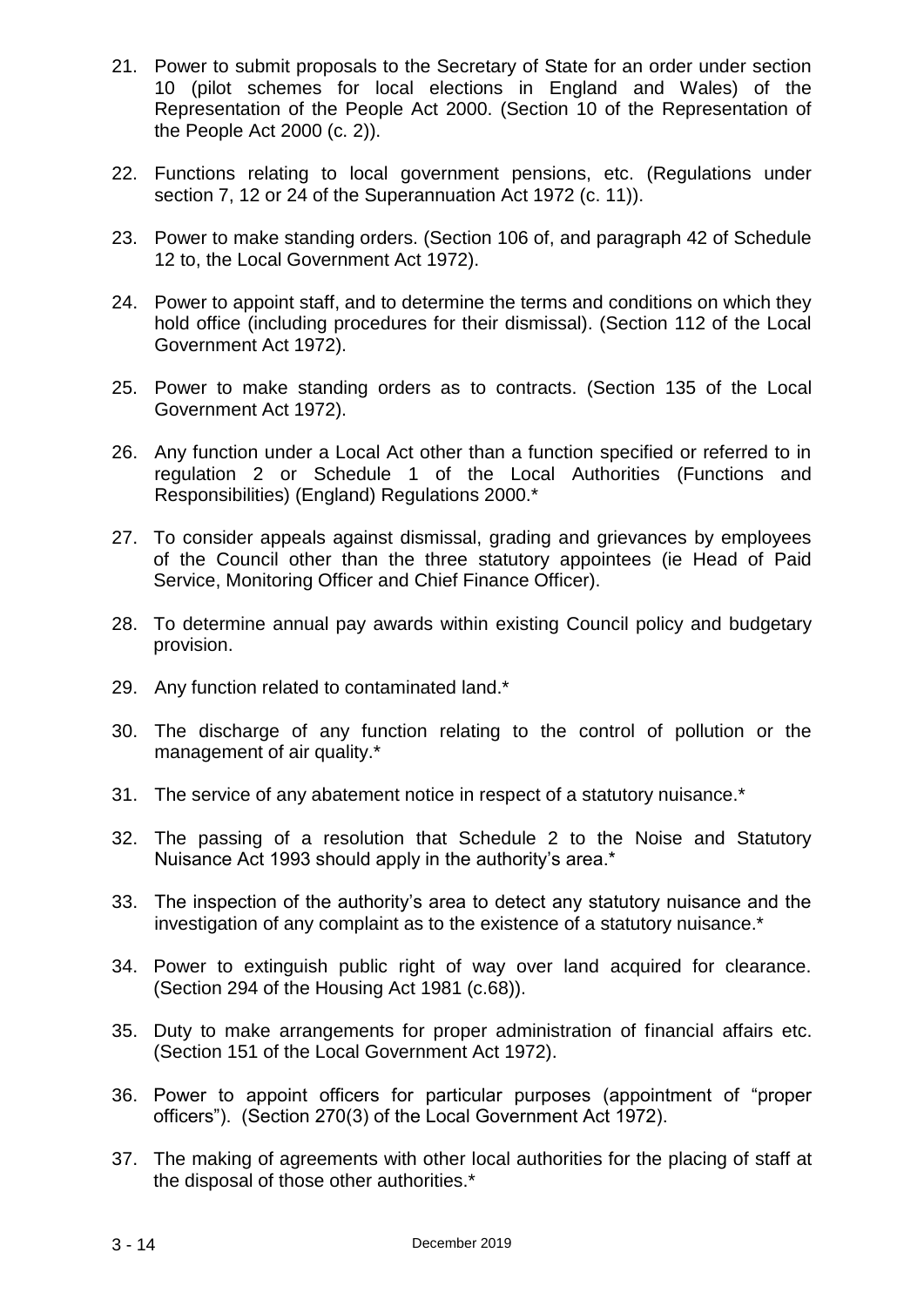- 38. Power to make an order identifying a place as a designated public place for the purposes of police powers in relation to alcohol consumption. (Section 13(2) of the Criminal Justice and Police Act 2001 (c.16)).
- *(\* Local choice functions determined at the discretion of the Council to be the responsibility of the Licensing and General Purposes Committee rather than the Executive).*

## 6. General Licensing Panel

**6.1 Membership**: 3 Members of the Licensing & General Purposes Committee.

#### **6.2 Functions and Delegations**

- 1. Power to issue licences authorising the use of land as a caravan site ("site licences"). (Section 3(3) of the Caravan Sites and Control of Development Act 1960 (c.62)).
- 2. Power to license the use of moveable dwellings and camping sites. (Section 269(1) of the Public Health Act 1936 (c.49)).
- 3. Power to register pool promoters. (Schedule 2 to the Betting, Gaming and Lotteries Act 1963 (c.2)).
- 4. Power to grant track betting licenses. (Schedule 3 to the Betting, Gaming and Lotteries Act 1963).
- 5. Power to license inter-track betting schemes. (Schedules 5ZA to the Betting, Gaming and Lotteries Act 1963).
- 6. Power to grant permits in respect of premises with amusement machines. (Schedule 9 to the Gaming Act 1968 (c.65)).
- 7. Power of licensing for all matters under the Licensing Act 2003 including premises licensing, personal licensing, temporary event notices and review of premises licences.
- 8. Power of licensing for all matters under the Gambling Act 2005 (following the appointed date) including premises licensing, temporary use notices and review of premises licences
- 9. Power to register societies wishing to promote lotteries. (Schedule 1 to the Lotteries and Amusements Act 1975 (c.32)).
- 10. Power to grant permits in respect of premises where amusements with prizes are provided. (Schedule 3 to the Lotteries and Amusements Act 1976).
- 11. Power to license sex shops and sex cinemas. (The Local Government (Miscellaneous Provisions) Act 1982 s.2 and Schedule 3).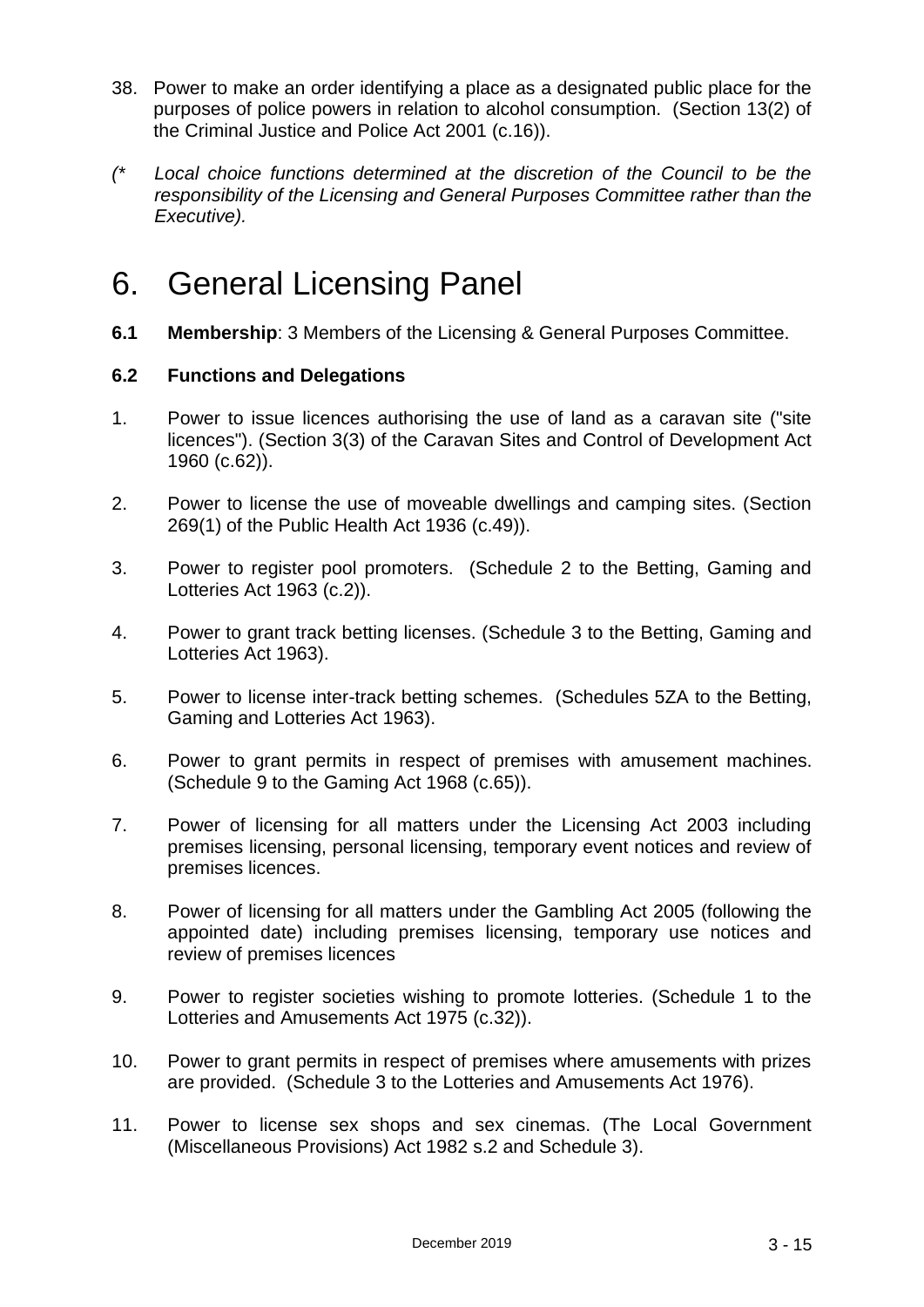- 12. Power to license performances of hypnotism. (The Hypnotism Act 1952  $(c.46)$ ).
- 13. Power to license premises of acupuncture, tattooing, ear-piercing and electrolysis. (Sections 13 to 17 of the Local Government (Miscellaneous Provisions) Act 1982).
- 14. Power to license pleasure boats and pleasure vessels. (Section 94 of the Public Health Acts Amendment Act 1907 (c.53)).
- 15. Duty to keep lists of persons entitled to sell non-medicinal poisons. (Sections 3(1)(b)(ii), 5, 6 and 11 of the Poisons Act 1972 (c.66)).
- 16. Power to license dealers in game and the killing and selling of game. (Sections 5, 6, 17, 18 and 21 to 23 of the Game Act 1831 (c.32); sections 2 to 16 of the Game Licensing Act 1860 (c.90), section 4 of the Customs and Inland Revenue Act 1883 (c.10), Sections 12(3) and 27 of the Local Government Act 1874 (c.73), and section 213 of the Local Government Act 1972 (c.70)).
- 17. Power to license scrap yards. (Section 1of the Scrap Metal Dealers Act 1964  $(C.69)$ ).
- 18. Power to issue, amend or replace safety certificates (whether general or special) for sports grounds. (The Safety of Sports Ground Act 1975 (c.52)).
- 19. Power to issue, cancel, amend or replace safety certificates for regulated stands at sports grounds. (Part III of the Fire Safety and Safety of Places of Sport Act 1987 (c.27)).
- 20. Power to issue fire certificates. (Section 5 of the Fire Precautions Act 1972  $(c.40)$ .
- 21. Power to license premises for the breeding of dogs. (Section 1 of the Breeding of Dogs Act 1973 (c.60) and section 1 of the Breeding and Sale of Dogs (Welfare) Act 1999 (c.11)).
- 22. Power to license pet shops and other establishments where animals are bred or kept for the purposes of carrying on a business. (Section 1 of the Pet Animals At 1951 (c.35), section 1 of the Animal Boarding Establishments Act 1963 (c.43), the Riding Establishments Acts 1964 and 1970 (1964 c.70 and 1970 c.70), section 1 of the Breeding of Dogs Act 1973 (c.60) and sections 1 and 8 of the Breeding and Sale of Dogs (Welfare) Act 1999).
- 23. Power to register animal trainers and exhibitors. (Section 1 of the Performing Animals (Regulation) Act 1925 (c.38)).
- 24. Power to license zoos. (Section 1 of the Zoo Licensing Act 1981 (c.37)).
- 25. Power to license dangerous wild animals. (Section 1 of the Dangerous Wild Animals Act 1976 (c.38)).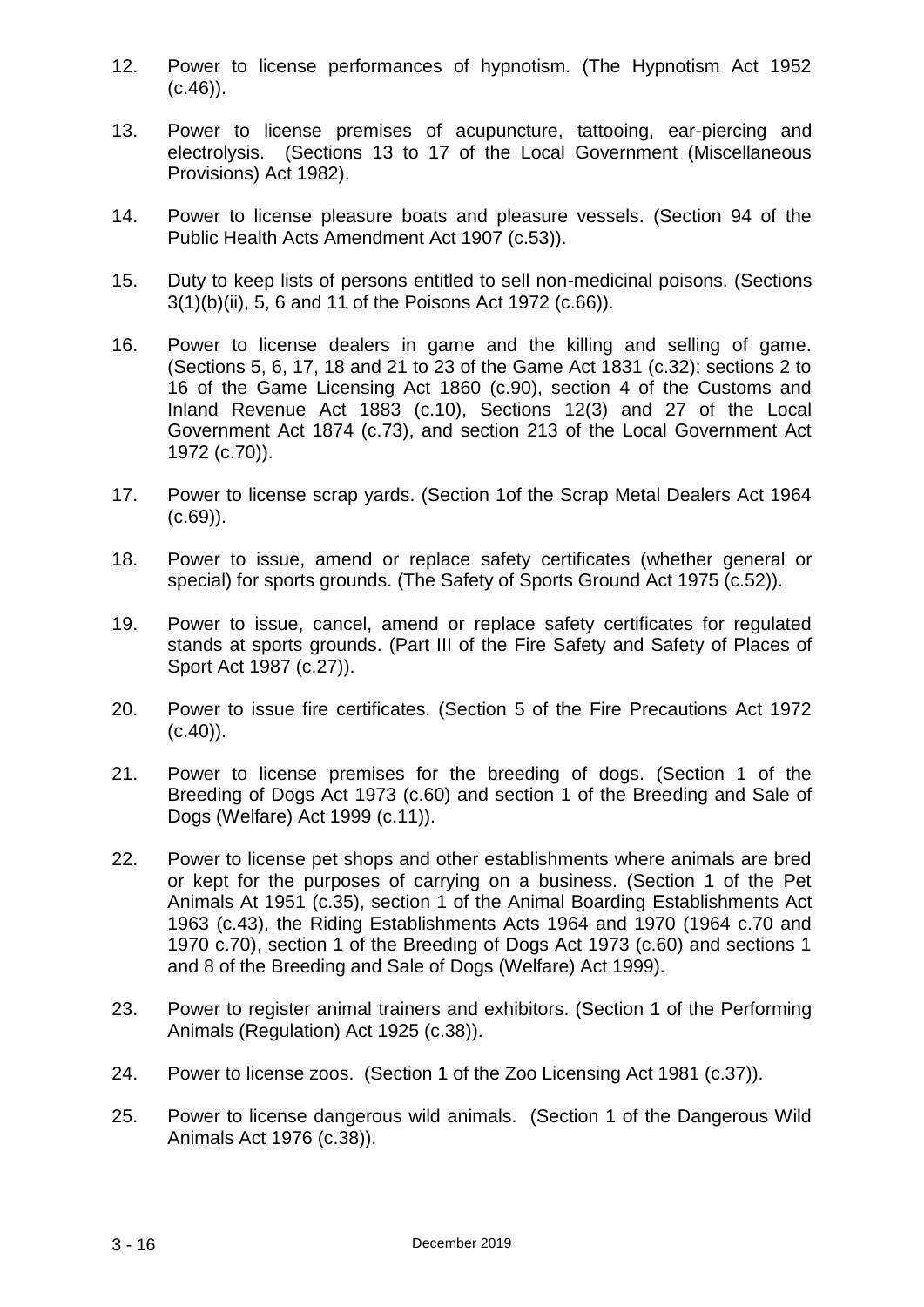- 26. Power to license knackers' yards. (Section 4 of the Slaughterhouses Act 1974. See also the Animal By-Products Order 1999 (SI 1999/646)).
- 27. Power to license persons to collect for charitable and other causes. (Section 5 of the Police, Factories etc (Miscellaneous Provisions) Act 1916 (c.31) and section 2 of the House to House Collections Act 1939 (c.44)).
- 28. Power to grant consent for the operation of a loudspeaker. (Schedule 2 to the Noise and Statutory Nuisance Act 1993 (c.40)).
- 29. Power to approve meat produce premises. (Regulations 4 and 5 of the Meat Products (Hygiene) Regulations 1994 (SI 1994/3082)).
- 30. Power to approve premises for the production of minced meat and meat preparations. (Regulation 4 of the Minced Meat and Meat Preparations (Hygiene) Regulations 1995 (SI 1995/3205)).
- 31. Power to approve dairy establishments. (Regulations 5 and 7 of the Dairy Products (Hygiene) Regulations 1995 (SI 1995/1086)).
- 32. Power to approve egg produce establishments. (Regulation 5 of the Egg Products Regulations 1993 (SI 1993/1520)).
- 33. Power to issue licences to retail butchers' shops carrying out commercial operations in relation to unwrapped raw meat and selling or supplying both raw meat and ready-to-eat foods. (Schedule 1A to the Food Safety (General Food Hygiene) Regulations 1995 (SI 1995/1763)).
- 34. Power to approve fish products premises. (Regulation 24 of the Food Safety (Fishery Products and Live Shellfish) (Hygiene) Regulations 1998 (SI 1998/994)).
- 35. Power to approve dispatch or purification centres. (Regulation 11 of the Food Safety (Fishery Products and Live Shellfish) (Hygiene) Regulations 1998).
- 36. Power to register fishing vessels on board which shrimps or molluscs are cooked. (Regulation 21 of the Food Safety (Fisher Products and Live Shellfish) (Hygiene) Regulations 1998).
- 37. Power to approve factory vessels and factory produce establishments. (Regulation 24 of the Food Safety (Fishery Products and Live Shellfish) (Hygiene) Regulations 1998).
- 38. Power to register auction and wholesale markets. (Regulation 26 of the Food Safety (Fishery Products and Live Shellfish) (Hygiene) Regulations 1998).
- 39. Duty to keep a register of food business premises. (Regulation 5 of the Food Premises (Registration) Regulations 1991 (SI 1991/2828).
- 40. Power to register food business premises. (Regulation 9 of the Food Premises (Registration) Regulations 1991).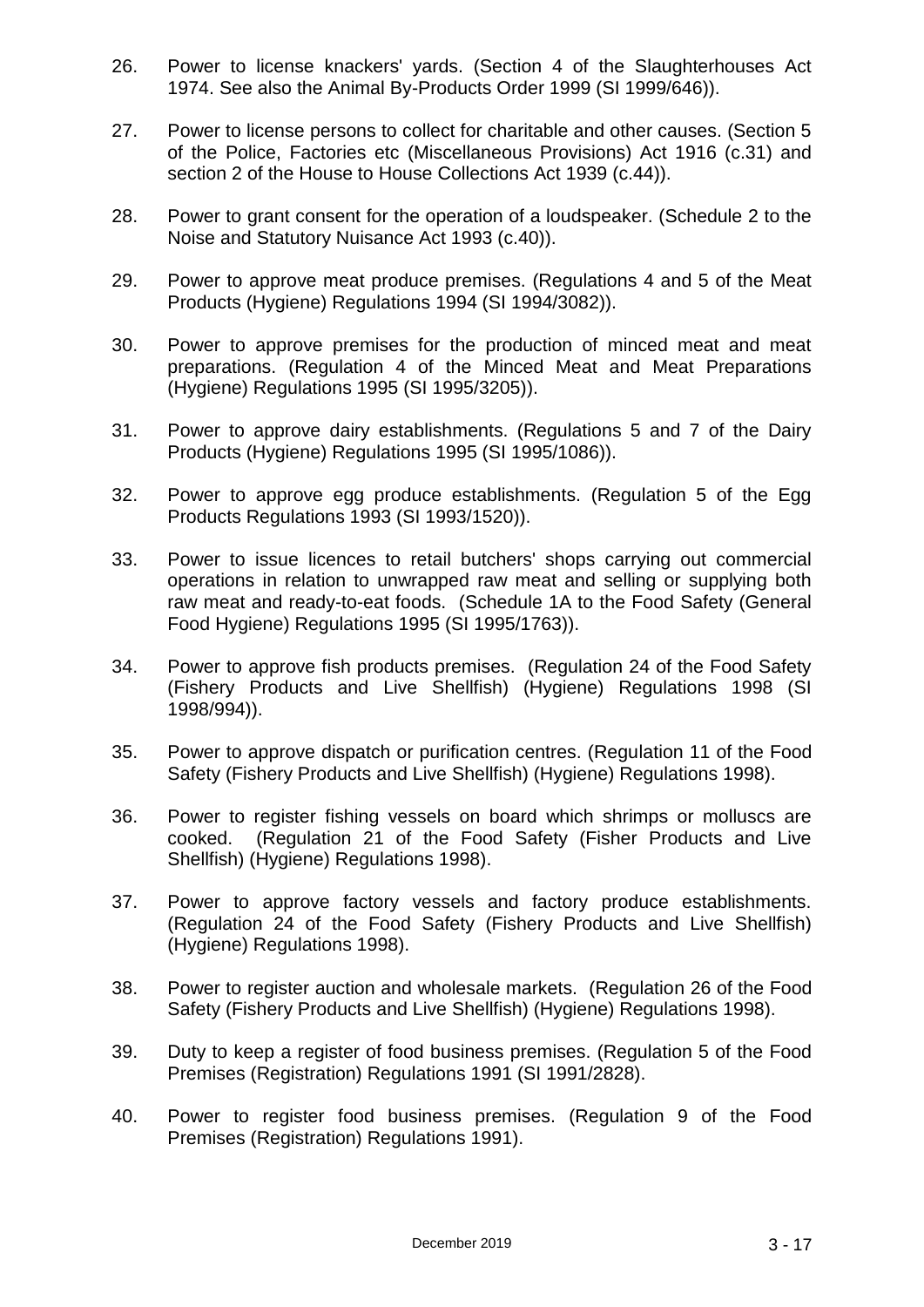41. Functions under any of the "relevant statutory provisions" within the meaning of Part 1 (health, safety and welfare in connection with work and control of dangerous substances) of the Health and Safety at Work etc Act 1974, to the extent that those functions are discharged otherwise than in the authority's capacity as an employer. (Part 1 of the Health and Safety at Work etc Act 1974 (c.37)).

# 7. Taxi and Private Hire Licensing Panel

**7.1 Membership**: 3 Members of the Licensing & General Purposes Committee.

#### **7.2 Functions and Delegations**

- 1. Powers for licensing hackney carriages and private hire vehicles:
	- a. as to hackney carriages, the Town Police Clauses Act 1847 (10 & 11 Vict. c.89), as extended by section 171 of the Public Health Act 1875 (28 & 39 Vict. c.55), and section 15 of the Transport Act 1985 (c.67); and sections 27, 57, 58, 60 and 79 of the Local Government (Miscellaneous Provisions) Act 1976 (c.57); and
	- b. as to private hire vehicles, sections 48, 57, 58, 60, 62, 70, 75 and 79 of the Local Government (Miscellaneous Provisions) Act 1976).
- 2. Powers for licensing of drivers of hackney carriages and private hire vehicles. (Sections 51, 53, 55, 56, 57, 61 and 79 of the Local Government (Miscellaneous Provisions) Act 1976); and S.37, 37A Disability Discrimination Act 1995.
- 3. These provisions include the issues of grant, refusal, suspension, and revocation of driver, operator, and vehicle licences; applications for exemptions to display a vehicle plate and applications for exemptions under the Disability Discrimination Act.
- 4. Power to administer penalty points under the Council's Penalty Scheme for drivers and operators reported to the Panel for breaches of the scheme.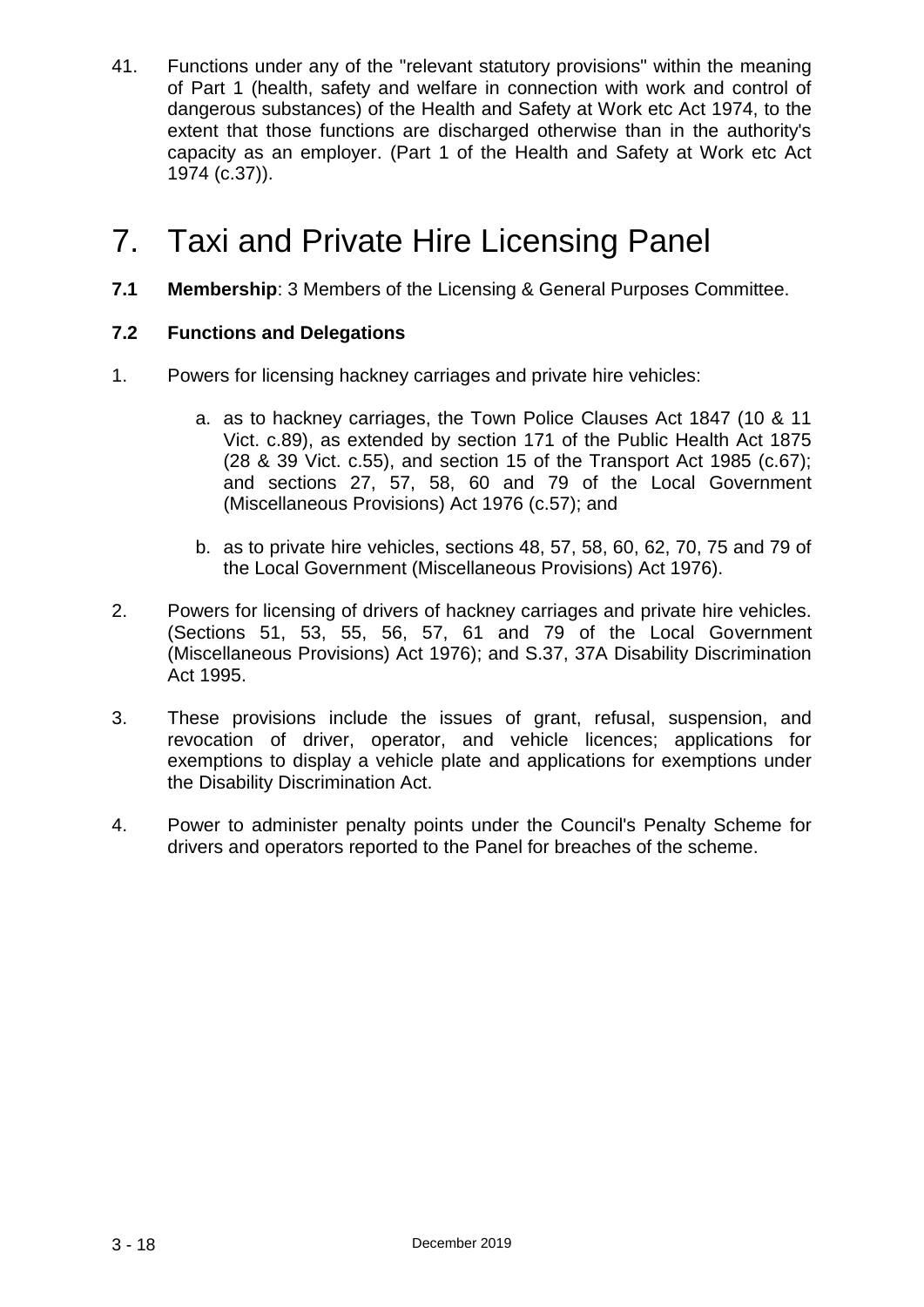# 8. Overview and Scrutiny Committees

#### **8.1 GENERAL RESPONSIBILITIES**

- (a) **Policy development and review.** Overview and Scrutiny Committees may:
	- i) assist the Council and the Executive in the development of its budget and policy framework by in-depth analysis of policy issues;
	- ii) conduct research, community and other consultation in the analysis of policy issues and possible options;
	- iii) consider and implement mechanisms to encourage and enhance community participation in the development of policy options;
	- iv) question Members of the Executive and/or the Head of Paid Service, Executive Directors or Heads of Service about their views on issues and proposals affecting the area; and
	- v) liaise with other external organisations operating in the area, whether national, regional or local, to ensure that the interests of local people are enhanced by collaborative working, and challenge the relevance of joint working, and in particular any service level agreements, in the delivery of the Council's 4 Aims.
- (b) **Scrutiny.** Overview and Scrutiny Committees may:
	- i) review and scrutinise the decisions made by and performance of the Executive and/or council officers both in relation to individual decisions and the impact of those decisions over time;
	- ii) review and scrutinise the performance of the Council in relation to its policy objectives, performance targets and/or particular service areas;
	- iii) question Members of the Executive and/or the Head of Paid Service, Executive Directors and Heads of Service about their decisions and performance, whether generally in comparison with service plans and targets, over a period of time, or in relation to particular decisions, initiatives or projects;
	- iv) make recommendations to the Executive and/or Council arising from the outcome of the scrutiny process;
	- v) review and scrutinise the performance of other public bodies in the area and invite reports from them by requesting them to address the Overview and Scrutiny Committee and local people about their activities and performance; and
	- vi) question and gather evidence from any person (with their consent).

#### (c) **Task and Finish Groups**

In fulfilling their functions, Overview and Scrutiny Committees may, between them, create up to a maximum of 4 active task and finish groups at any one time. The size, quorum and political make up to be at the discretion of the Overview and Scrutiny Committees, with membership open to non Members of the Council. In creating such task and finish groups, consideration needs to be given to ensure that no "undue burdens" are placed on one specific service area.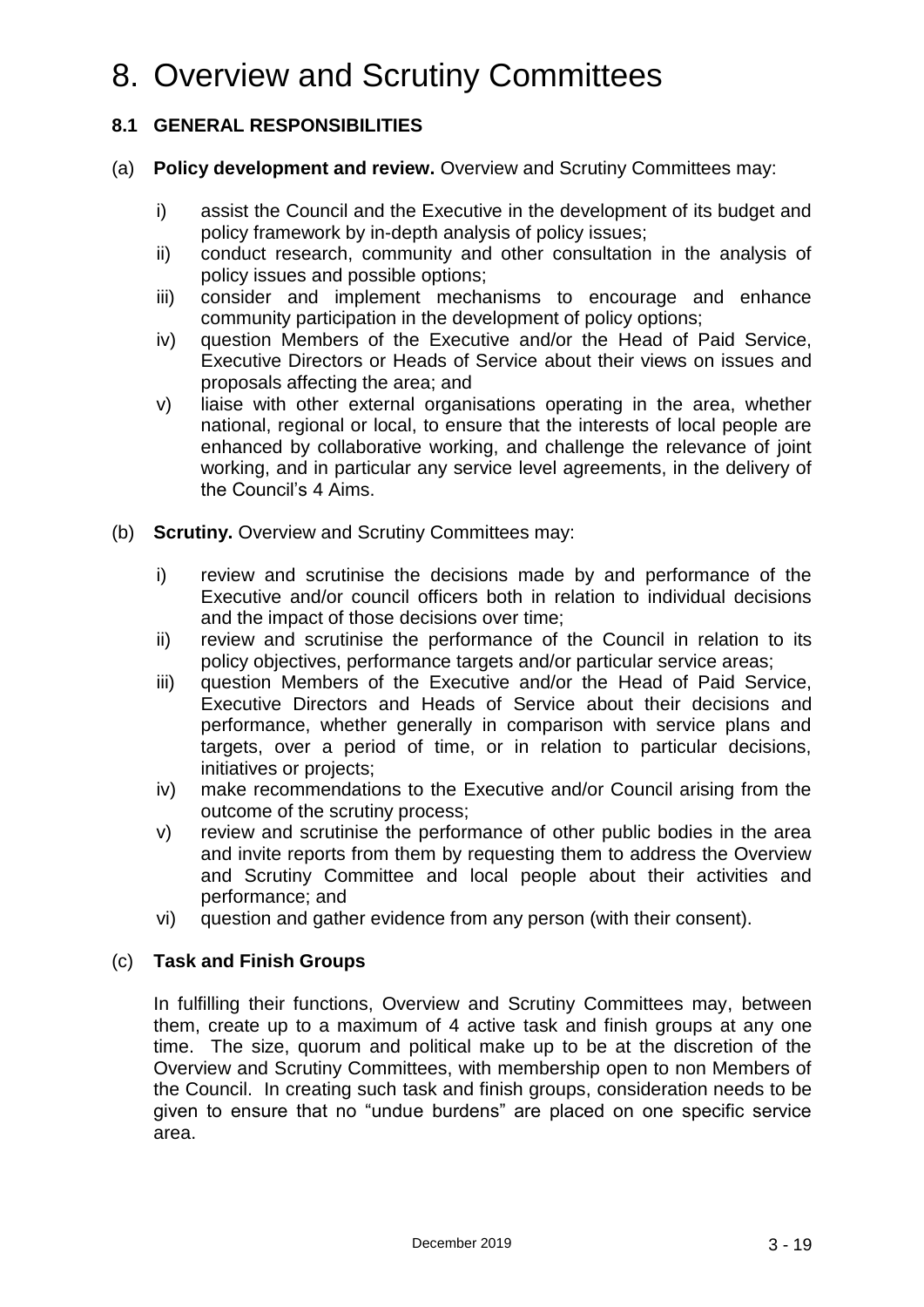#### **8.2 SPECIFIC RESPONSIBILITIES**

#### **Overview and Scrutiny Committee**

**Membership**: 12 Non-Executive Members of the Council

#### **Functions**

- Provision and management of cultural, domestic, housing, leisure and recreational activities and facilities.
- Food Hygiene, Health and Safety and Licensing.
- Crime and Disorder Committee power to review or scrutinise the decisions or actions of the Safer Rother Partnership (SRP).
- Review of the provision of education, health and social services by other authorities and agencies.
- Economic Growth & Employment.
- Regeneration Partnerships.
- Tourism Promotion.
- Protection & enhancement of the Built and Natural Environment.
- Sustainability issues.
- Planning and Transport.
- Emergency Planning.
- Community Help Points/Customers First.
- Local democracy and the achievement of effective, transparent and accountable decision making.
- Consultation arrangements (except budget consultation arrangements).
- Modernisation.

#### **Performance Activity**

- To scrutinise the work of the Executive in developing the Council's corporate strategy and make recommendations with regard to the development of the performance management aspects of corporate strategy and policy.
- To monitor the effective delivery of the Council's key plans, policies and strategies and to make recommendations for performance improvement. To consider quarterly performance monitoring reports.
- To monitor the Council's obligations to publish performance information and to use such information to drive improvement. To take an overview of the publication of the Council's Annual Report.
- To monitor the performance of the Council's significant partnerships including performance against contracts and service level agreements

#### **Finance Activity**

- To monitor the Council's capital and revenue budgets.
- To review and develop the Medium Term Financial Revenue Strategy; the Capital Strategy; the Asset Management Plan; and the Procurement Strategy.
- To review and, if necessary, develop the budget consultation process.